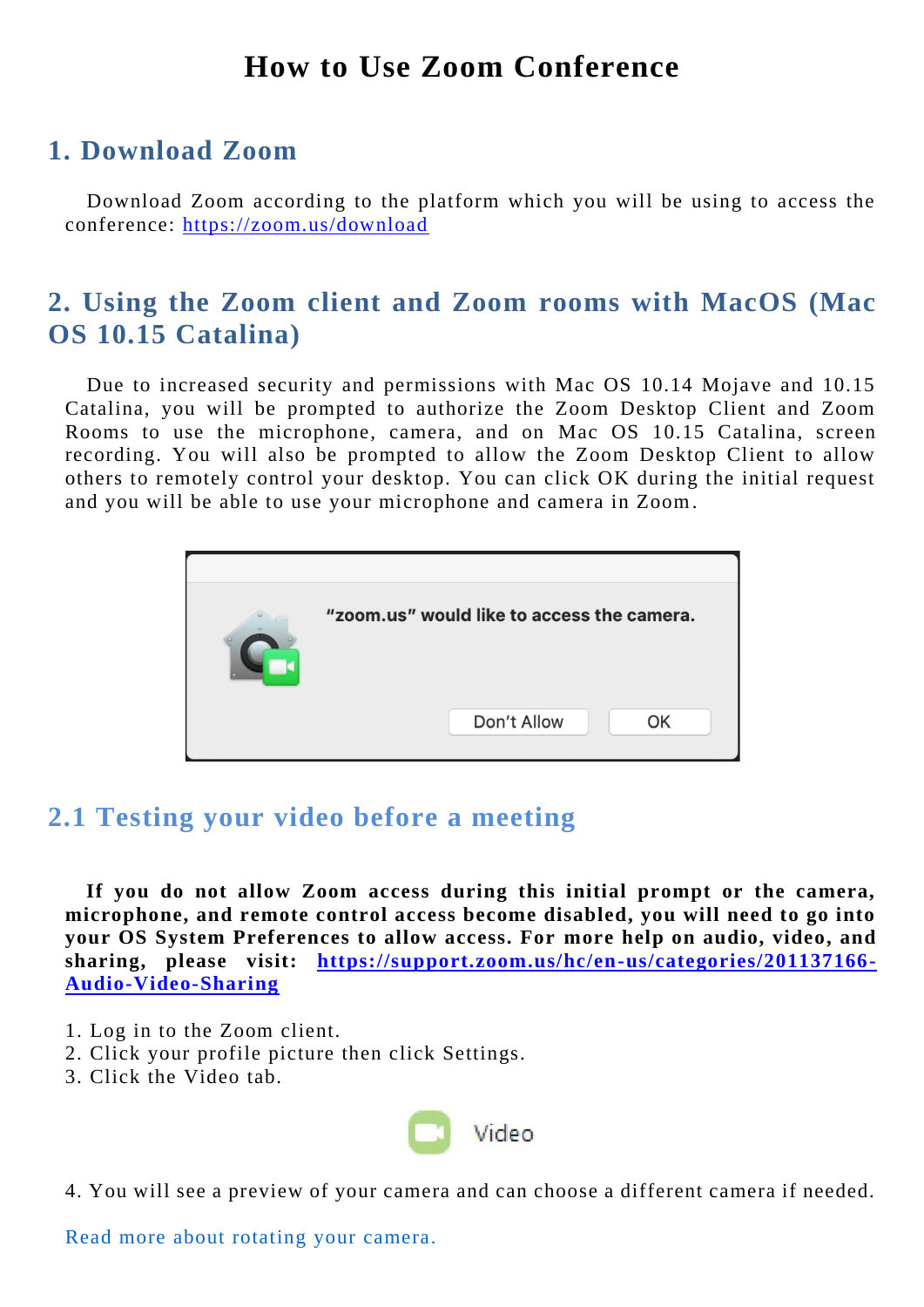# **2.2 Testing audio before joining a meeting**

If you haven't enabled the setting to automatically join by computer audio, you can test your speaker and microphone before joining a meeting:

1. After joining a meeting, click Test speaker and microphone.

| <b>Computer Audio</b>           |
|---------------------------------|
|                                 |
| <b>Join with Computer Audio</b> |
| Test speaker and microphone     |
|                                 |
|                                 |

2. The meeting will display a pop-up window to test your speakers. If you don't hear the ringtone, use the drop-down menu or click No to switch speakers until you hear the ringtone. Click Yes to continue to the microphone test.

|                         |            | <b>Testing speaker</b>                  |    |  |  |
|-------------------------|------------|-----------------------------------------|----|--|--|
| Do you hear a ringtone? |            |                                         |    |  |  |
|                         | <b>Yes</b> |                                         | No |  |  |
| Speaker 1:              |            | Headset Earphone (Sennheiser SC70 USB f |    |  |  |
| Output Level:           |            |                                         |    |  |  |

3. If you don't hear an audio replay, use the drop-down menu or click No to switch microphones until you hear the reply. Click Yes when you hear the replay.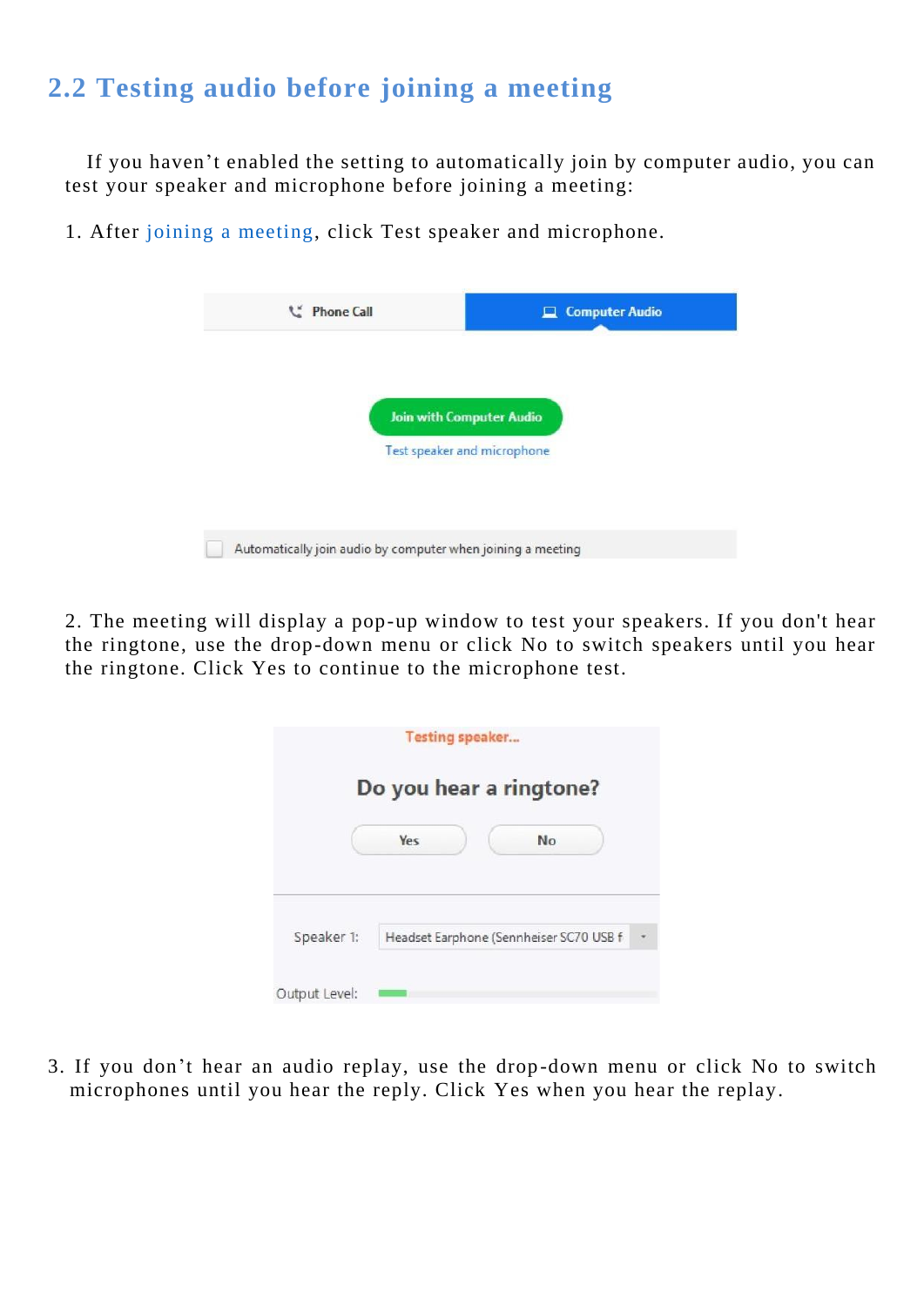|               | <b>Testing microphone</b>              |
|---------------|----------------------------------------|
|               | Speak and pause, do you hear a replay? |
|               | No<br>Yes                              |
| Microphone 1: | Headset Microphone (Sennheiser SC70 US |
| Input Level:  |                                        |

4. Click Join with Computer Audio.

|             | Speaker and microphone looks good           |
|-------------|---------------------------------------------|
| Speaker:    | Headset Earphone (Sennheiser SC70 USB for I |
| Microphone: | Headset Microphone (Sennheiser SC70 USB fo  |
|             | Join with Computer Audio                    |

5. Click Join with Computer Audio to join the test meeting with the selected microphone and speakers.

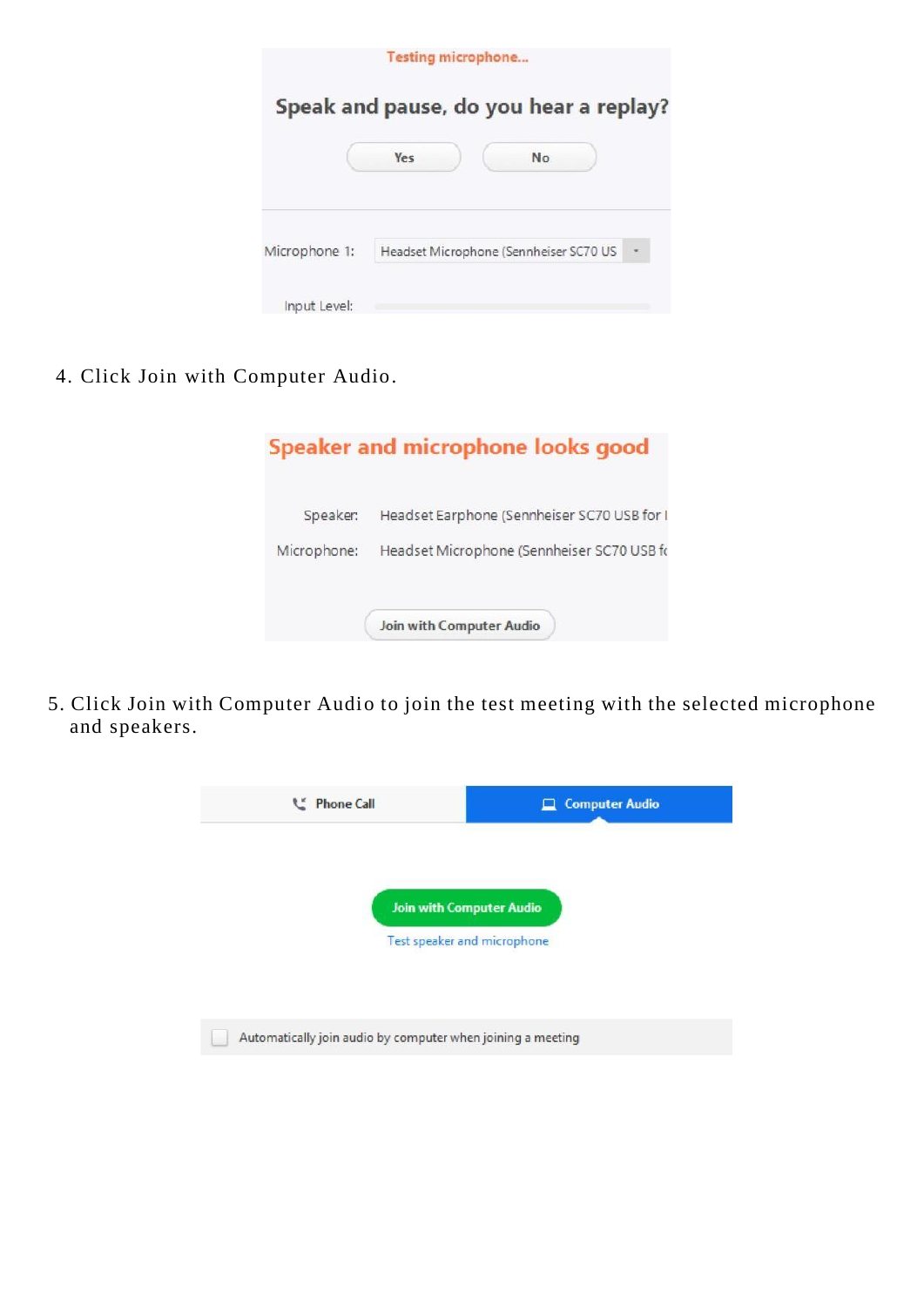## **3. Access the Zoom meeting room**

There are two ways you may access Zoom meeting rooms:

### **Method 1: proceed to the daily program webpage**

1. Please proceed to the daily program webpage: asem21.org (example)

2. Find the topic you are interested in and click on the Zoom link to join.

**\*Please enter the access code sent by the Registration Office to join the meeting.**

1. If you are an audience, please make sure to turn off audio and video when entering a room by clicking the following two functions in the meeting controls:



2. If you would like to raise a question for the Q&A time, please click the Chat function in the meeting controls. This will open the Chat on the right. You can type a message into the chat box and wait for the Session Chair to respond before the end of the session.



3. Please clearly state which presenter your question is ad dressed to.

4. Please change your display name to verify your preregistered information.

**Display name to apply (example): Registration Number: SM1254\_6277 Registered Name: Bailey Lee**  Identity: Chair/Organizer/Presenter

**Example of Display Name in Zoom: SM1254\_6277 - Bailey Lee (Presenter)** *Note: The audience does not need to enter the identity*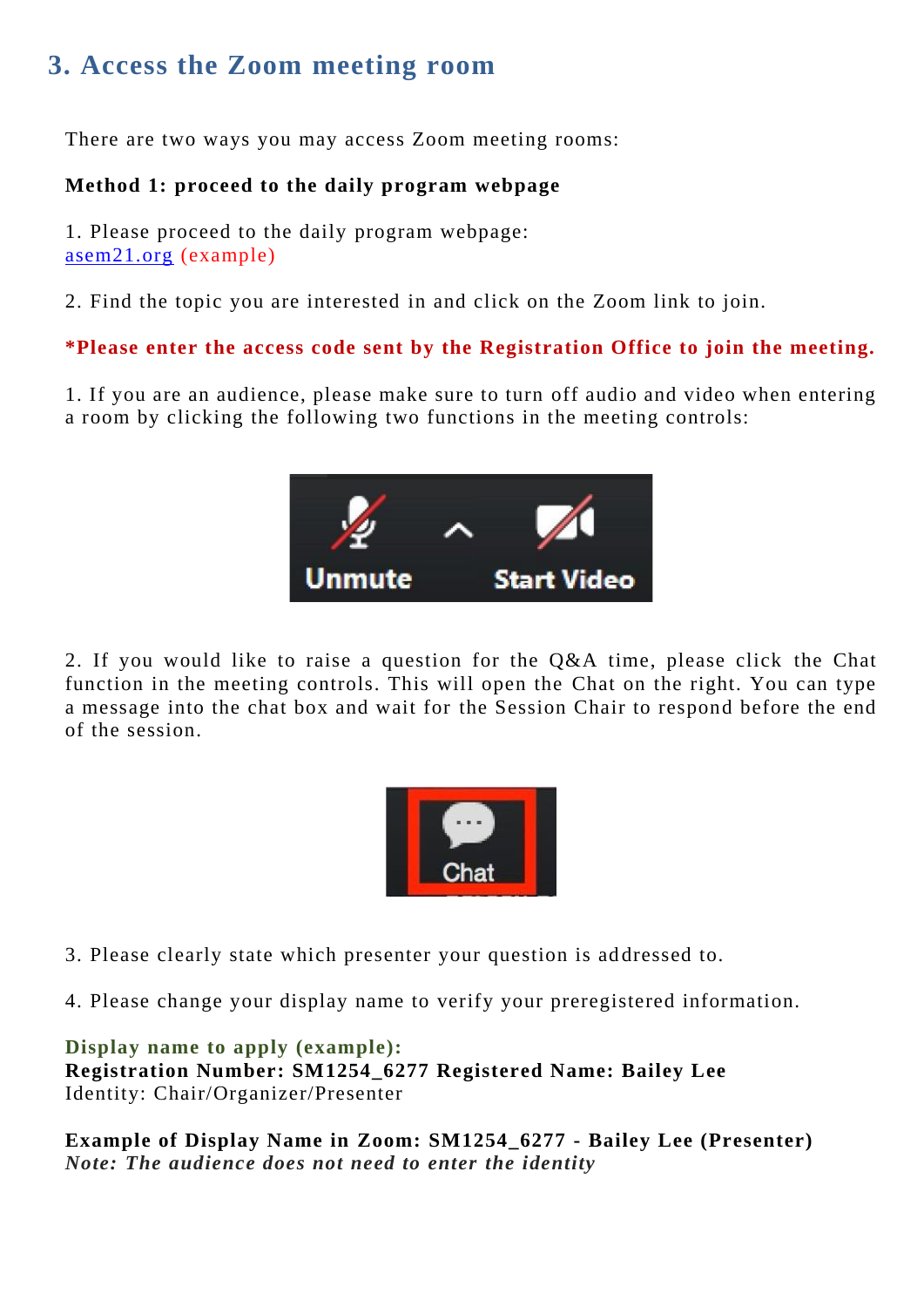## **4. Instruction for session chairs**

- 1. Each session room is hosted by conference staff to assist you with Zoom meeting room operation and to play the presentation video when the presenter is not available.
- 2. Once you are in the meeting room please change your display name as follow:

### **Display name to apply (example):**

Registration Number: SM1254\_6277 Registered Name: Bailey Lee Identity: Chair

### **Example of Display Name in Zoom: SM1254\_6277 - Bailey Lee (chair)**

#### Before the Session Starts

- 1. Enter the meeting room at least 15 minutes before the starting time of the session to introduce yourself to presenters, and the hosting staff.
- 2. Please be reminded that all the time shown in the program is based on KST (Korea Standard Time) UTC/GMT +8 hours. You may use the Time Zone Converter to convert to your local time.
- 3. Turn on your video when entering the meeting room. If you experience any difficulties sharing your video, please visit the Zoom Help Center.
- 4. Remind the presenters of their presentation time according to the program.
- 5. Please start the session on time.

#### During the Session

- 1. Introduce yourself and your Co-Chair to open the session.
- 2. Briefly introduce the presentations and the presenters.
- 3. Remind the audience to mute audio and stop the video.
- 4. Remind the audience to enter questions at the chat box.
- 5. If a presenter is not present in the meeting room and he/she did not provide us with a video presentation, please proceed with the next presenter in order.

### During the Q&A

- 1. Q&A is suggested to be scheduled after all presentations are completed.
- 2. Prepare at least one question for each presentation to stimulate the discussion.
- 3. Randomly pick questions from the chat box to ask the presenters.
- 4. Please end the session on time.